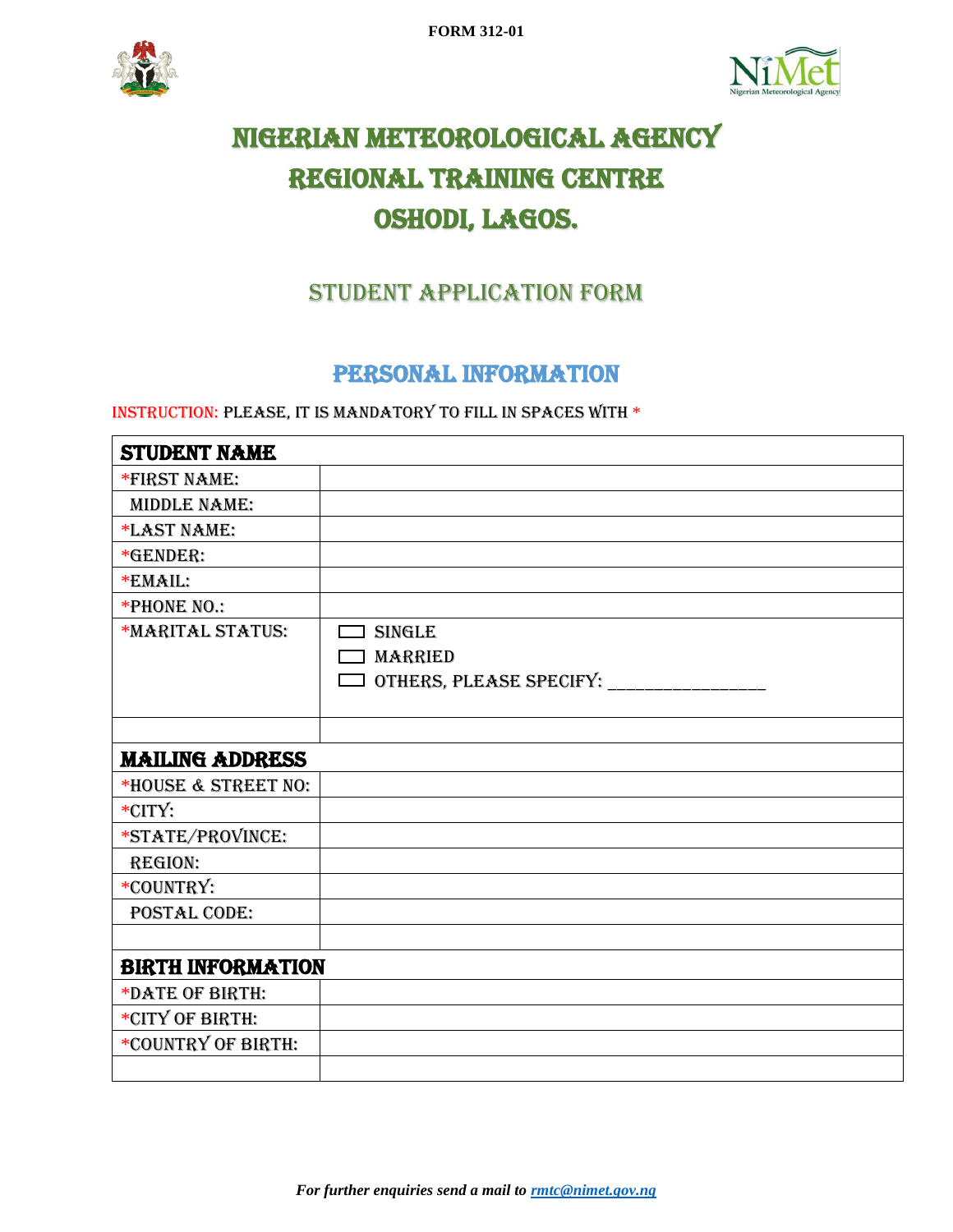



## APPLICATION INFORMATION

| <b>CURRENT APPLICATION OPTIONS</b>              |                    |  |                                                                                                                                                                 |  |
|-------------------------------------------------|--------------------|--|-----------------------------------------------------------------------------------------------------------------------------------------------------------------|--|
| *YEAR OF APPLICATION:                           |                    |  |                                                                                                                                                                 |  |
| *MAJOR AREA OF STUDY:                           | $\Box$ REGULAR     |  | $\Box$ BIP MT<br><b>T</b> PUPIL METEOROLOGIST<br>$\Box$ MET. FORECASTING<br><b>COURSE</b>                                                                       |  |
|                                                 | $\Box$ SPECIALIZED |  | $\Box$ AGRIC. MET<br>$\Box$ CLIMATOLOGY<br>$\Box$ DATA MANAGEMENT<br>$\Box$ MET INSTRUMENTATION<br>$\Box$ AEROMET<br><b>PUBLIC WEATHER</b><br>PRESENTERS COURSE |  |
|                                                 | $\Box$ OTHERS      |  | PLEASE SPECIFY:                                                                                                                                                 |  |
|                                                 |                    |  |                                                                                                                                                                 |  |
| PAST APPLICATION & ENROLLMENT HISTORY           |                    |  |                                                                                                                                                                 |  |
| *HAVE YOU APPLIED TO RTC-OSHODI IN<br>THE PAST? | YES<br>NO D        |  | WHEN? _______________                                                                                                                                           |  |
| *HAVE YOU EVER BEEN ADMITTED TO                 | YES                |  |                                                                                                                                                                 |  |
| RTC-OSHODI?                                     | NO D               |  |                                                                                                                                                                 |  |
| *HAVE YOU EVER BEEN ENROLLED IN                 | YES                |  |                                                                                                                                                                 |  |
| <b>CLASSES AT RTC-OSHODI?</b>                   | NO D               |  |                                                                                                                                                                 |  |
| *ARE YOU CURRENTLY ENROLLED IN                  | YES                |  | PLEASE SPECIFY:                                                                                                                                                 |  |
| ANY ACADEMIC INSTITUTION?                       | <b>NO</b>          |  |                                                                                                                                                                 |  |
|                                                 |                    |  |                                                                                                                                                                 |  |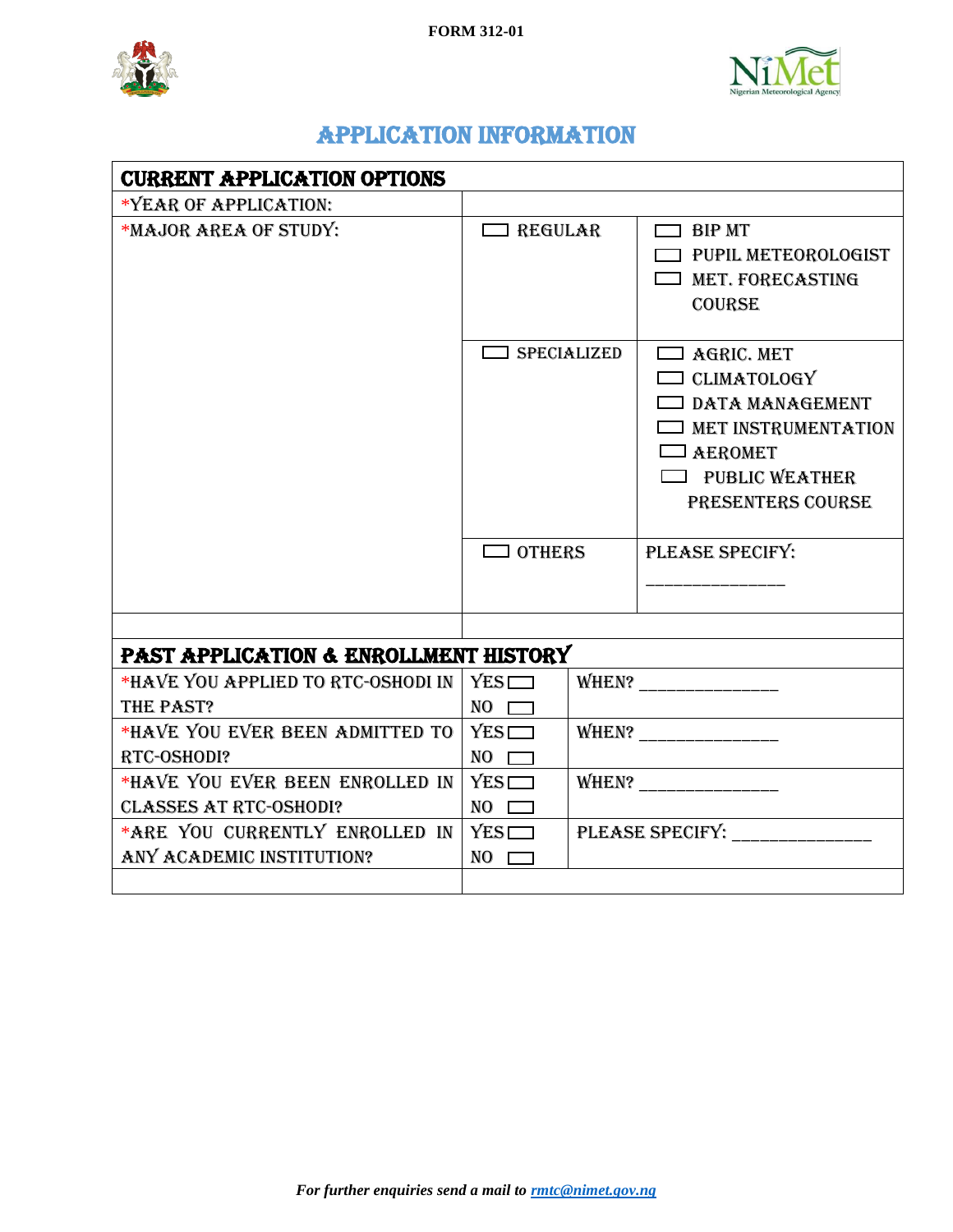



#### Educational INFORMATION

| COLLEGE/HIGHER/SECONDARY SCHOOL INFORMATION           |       |     |  |
|-------------------------------------------------------|-------|-----|--|
| *SCHOOL NAME:                                         |       |     |  |
| *ADDRESS:                                             |       |     |  |
| *CITY:                                                |       |     |  |
| *STATE:                                               |       |     |  |
| *COUNTRY:                                             |       |     |  |
| *GRADUATION DATE:                                     |       |     |  |
|                                                       |       |     |  |
| LIST ANY UNIVERSITY/COLLEGE/POST-SECONDARY EXPERIENCE |       |     |  |
| <b>INSTITUTION NAME 1:</b>                            |       |     |  |
| <b>ADDRESS:</b>                                       |       |     |  |
| CITY:                                                 |       |     |  |
| <b>STATE:</b>                                         |       |     |  |
| COUNTRY:                                              |       |     |  |
| DATES OF ATTENDANCE:                                  | FROM: | TO: |  |
| <b>HOURS COMPLETED:</b>                               |       |     |  |
|                                                       |       |     |  |
| <b>INSTITUTION NAME 2:</b>                            |       |     |  |
| <b>ADDRESS:</b>                                       |       |     |  |
| CITY:                                                 |       |     |  |
| <b>STATE:</b>                                         |       |     |  |
| COUNTRY:                                              |       |     |  |
| DATES OF ATTENDANCE:                                  | FROM: | TO: |  |
| <b>HOURS COMPLETED:</b>                               |       |     |  |
|                                                       |       |     |  |

## Sponsor Contact Information

| *FULL NAME:                      |                            |  |  |
|----------------------------------|----------------------------|--|--|
| *PHONE NO.:                      |                            |  |  |
| *EMAIL:                          |                            |  |  |
| *CONTACT ADDRESS:                |                            |  |  |
|                                  |                            |  |  |
| <b>CANDIDATES INFORMATION:</b>   |                            |  |  |
| EVER<br>*HAVE YOU<br><b>BEEN</b> | $YES$ $\Box$<br>YES.<br>IF |  |  |
| CONVICTED OF ANY CRIME IN        | NO<br><b>PLEASE</b>        |  |  |
| ANY COURT OF LAW?                | SPECIFY                    |  |  |